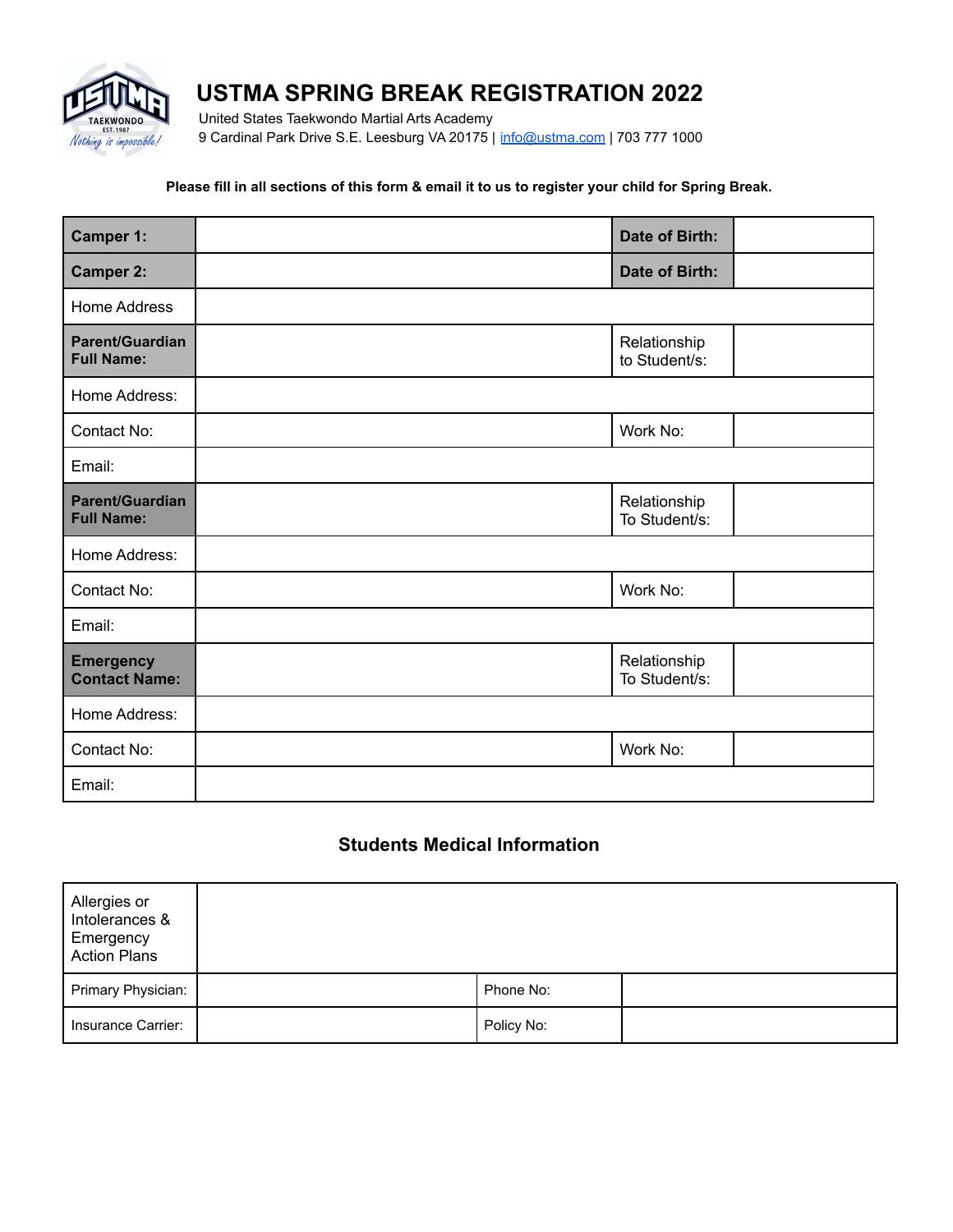# **Liability Waiver**

*Please read the liability waiver below carefully*

*USTMA agrees to notify the student's parent(s)/guardian(s) designated on the front of this form if the child becomes ill and the student's parent(s)/guardian(s) will arrange to have the child picked up as soon as possible if so required. The student's parent(s)/guardian(s) authorized USTMA to obtain immediate medical care for the student if any emergency occurs and the parents/guardians cannot be immediately contacted.The student's parent(s)/guardian(s) agree to inform USTMA with in 24 hours of the next business day after the child or any member of the immediate household has developed reportable communicable disease, as defined by the Stated Board of Health, except for life threatening diseases which must be reported immediately. I understand that strict observance of the rules and regulations of USTMA relative to the provided training will largely eliminate the possibility of accident or injury. However, I hereby waive any claims of personal injury or damage against USTMA, its principles, coaches, instructors, agents or employees in any case resulting from the subject activity. If any injury should occur, I will file the claim through my own insurance carrier. I give permission for my children to be photographed during the course of regular activities to be used for USTMA advertising and social media. I understand that all incurred fees are non-refundable and non-transferable.*

*By signing below I agree to comply with all USTMA policies and rules, including but not limited to all USTMA policies, guidelines, signage and instruction. Because USTMA is open for use by other individuals, I recognize that me and my family are at higher risk of contracting COVID-19.With full awareness of appreciation of the risks involved, I, for myself and on behalf of my family hereby forever release, waive and discharge USTMA from any liability specifically related to COVID-19. I hereby acknowledge and represent that I have read the forgoing Waiver of Liability, understand it and sign it voluntarily as my own free act.*

| Parent/Guardian:             |      |      | Date: |  |
|------------------------------|------|------|-------|--|
| <b>USTMA Representative:</b> | Drin | 31ar | Date: |  |

| <b>Payment Method</b><br>Please select your payment type                                      |
|-----------------------------------------------------------------------------------------------|
| I will come in and pay cash or by personal check. ( Please make out personal checks to USTMA) |
| I would like USTMA to bill me with the below credit card details.                             |
|                                                                                               |

## **Credit Card Billing Information**

*Please fill in all sections below even if we have it on file.*

| $\sim$<br>ιw | $\overline{\mathbf{v}}$<br>-- | ົ້ |  |
|--------------|-------------------------------|----|--|

*I authorize USTMA U.S. Taekwondo Martial Arts Academy to charge my above credit card for agreed upon purchases. I understand that my information will be saved on file for future transactions on my account and that I reserve the right to cancel this authorization at any time.*

| Signature: | Date |  |
|------------|------|--|
|            |      |  |

Card Holder Name: